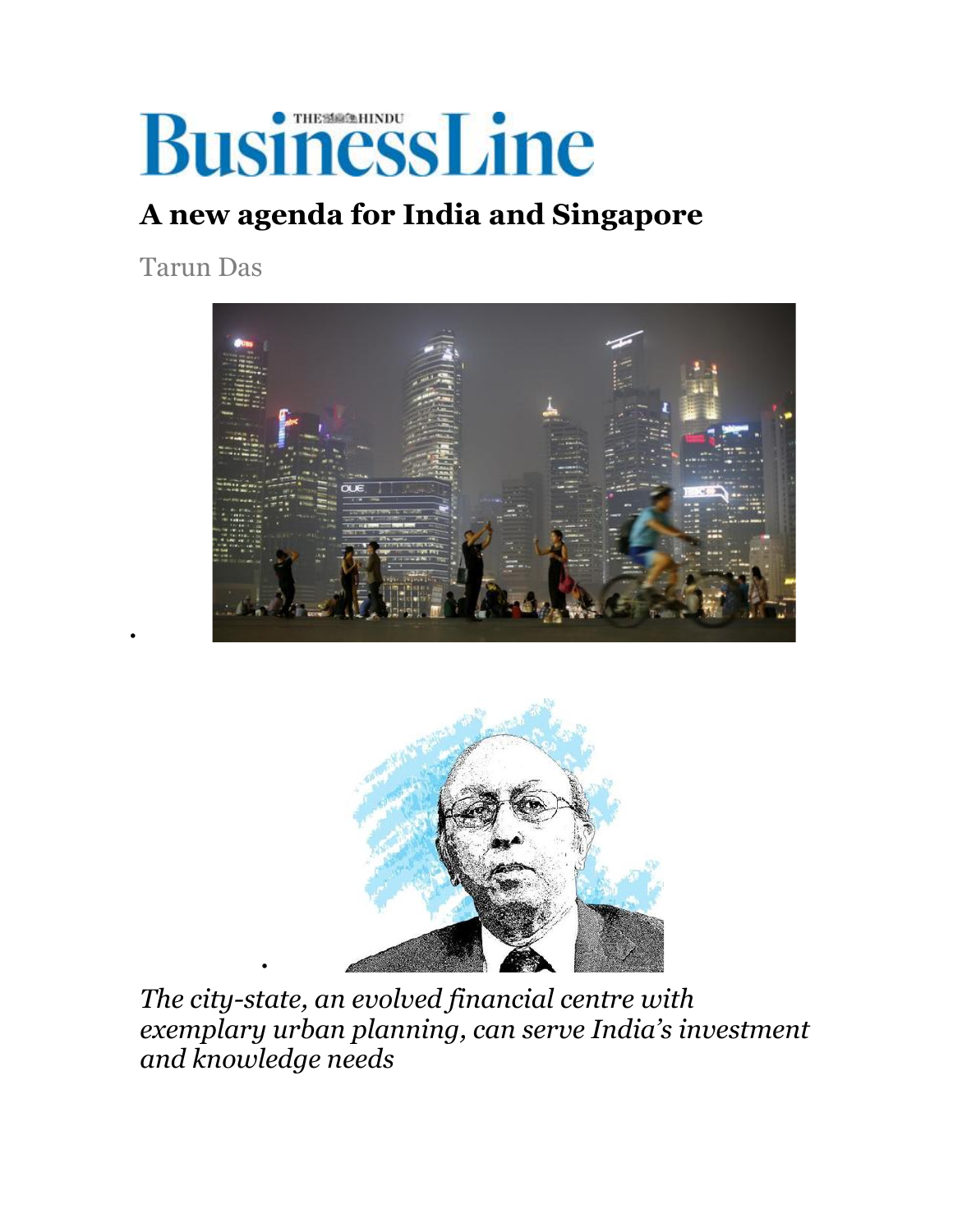August 11, 2016:

India's diplomatic ties with Singapore date back a little over 50 years. This also coincides with the celebration of 50 years of Singapore as an independent nation.

It has been a remarkable partnership: India and Indians are deeply lodged in Singapore's DNA. And over this period Singapore has become India's "best friend" in the South East Asian region. The level of collaboration has steadily grown. Common economic and security interests are just two key examples. The question is: Where to, next? Is bilateral partnership on a plateau or is there a new agenda ahead?

#### **From here on**

Can Singapore, a dot in the comity of nations in terms of size and population, and India, with 1.2 billion people, develop together and take their ties to another level? The answer is a definite 'yes'. Let's start with economic issues.

**First** and foremost, the bilateral CECA (the Comprehensive Economic Cooperation Agreement) was a landmark in India's trade and investment relationships worldwide, reflecting an FTA-like approach between the two countries. But, since signing CECA several years ago, there has been little movement forward. The CECA was to have been reviewed but this exercise has yet to be completed. With all the goodwill which exists, CECA's review must be completed and CECA 2 put in place by March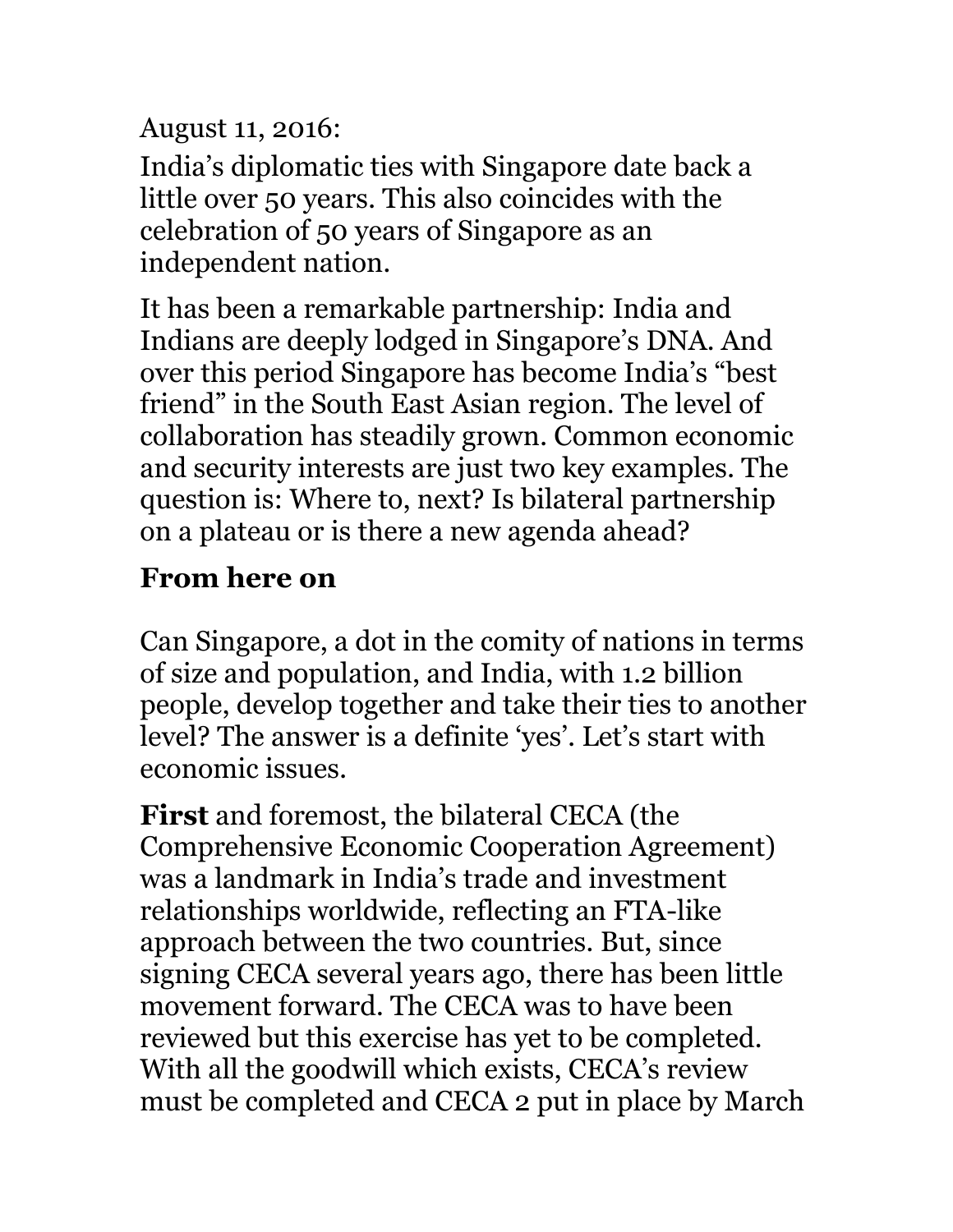2017. It will give a further fillip to trade and investment.

**Second**, Singapore was a key bridge to the India- Asean FTA. In fact, Singapore has been instrumental in bringing India and Asean closer. Prime Minister Narendra Modi has given priority to the "Act East" policy but the multiple pending issues between Asean and India need to be resolved. Singapore has a role to play here.

## **Business friendly approach**

**Third**, Singapore is very high in the world rankings as a nation where it is truly easy to do business. Transparency, using information technology, is the order of the day. For example, a new company can be registered online within a day. For India's Prime Minister and the Government, "ease of doing business" is a major priority to promote investment, especially FDI. There is no better country than Singapore to assist India to bring its ranking within the top 50.

**Fourth**, an unglamorous area of cooperation is 'accreditation'. In today's world, every organisation needs to maintain high standards. And there are expert agencies that carry out the work of accreditation. Singapore is a centre of reputable accreditation agencies, available to assess and accredit Indian organisations, including schools, colleges and hospitals. This work will enable India to raise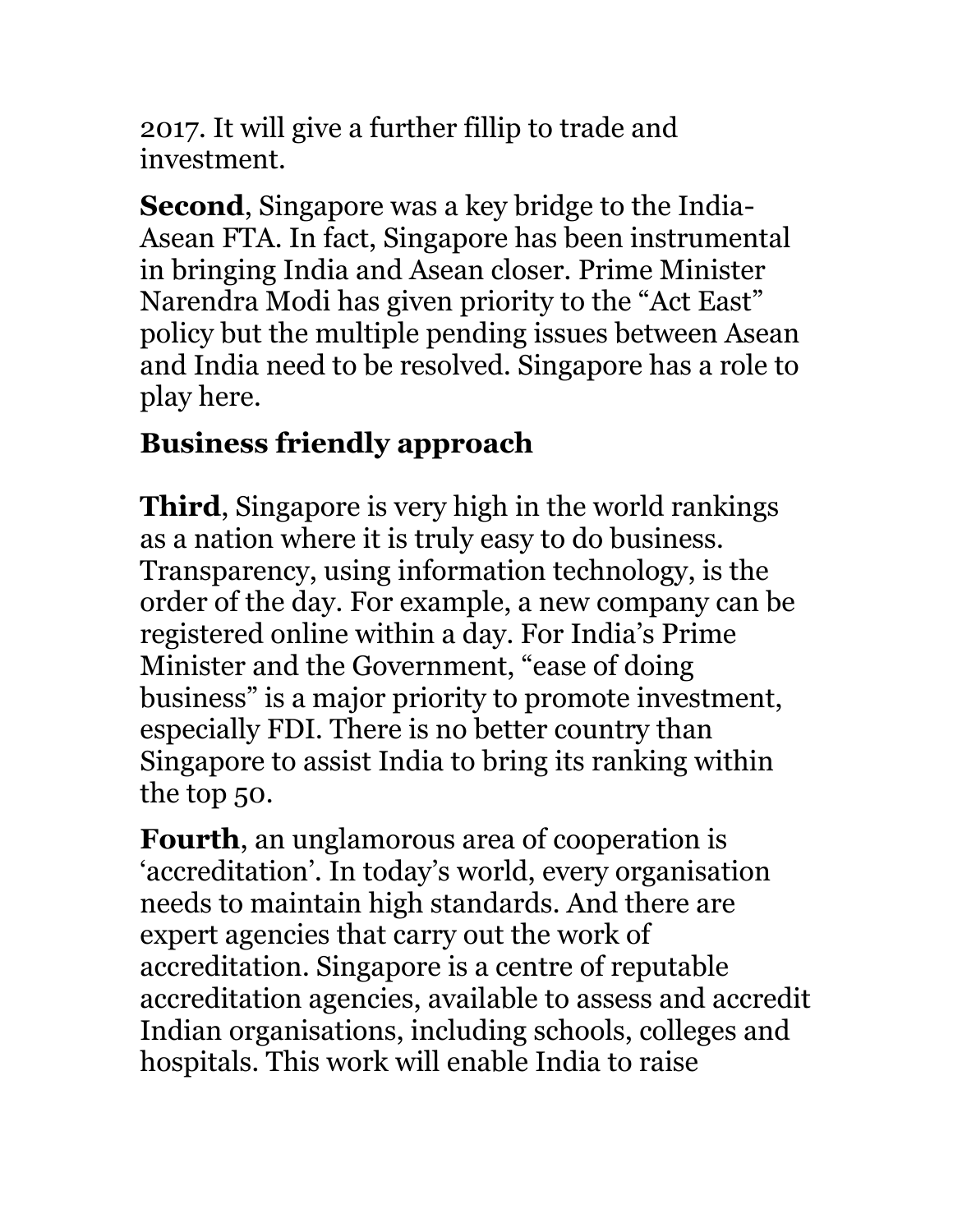standards and enhance its global credibility and image.

**Fifth**, commercial disputes are unavoidable. In the past, the practice has been to go for 'arbitration' to Paris, London or elsewhere in the West. But, over time, Singapore has earned respect for its arbitration services. It is able to access the finest experts. This is an indispensable area of collaboration bilaterally and a great opportunity for Indian entities to use Singapore's capability.

## **Urban planning lessons**

**Sixth**, when the chief minister of Andhra Pradesh, Chandrababu Naidu, wanted a plan to build a new capital for his State, he turned inevitably to Singapore which not only took on and completed the assignment in record time but also appointed a special envoy to Andhra Pradesh, Gopinath Pillai, to monitor the work. The city-state of Singapore is seen as a role model for urban planning, management and development. The experience of Andhra Pradesh in developing Amaravati (the new capital), can be replicated in other States, retaining indigenous culture, practices and systems. This is a huge area of future collaboration.

**Seventh**, defence collaboration is well established between the armed services. Linkages are being built in the area of defence industries. With India's enormous defence budget and equipment and services acquisition programme, there is clear potential for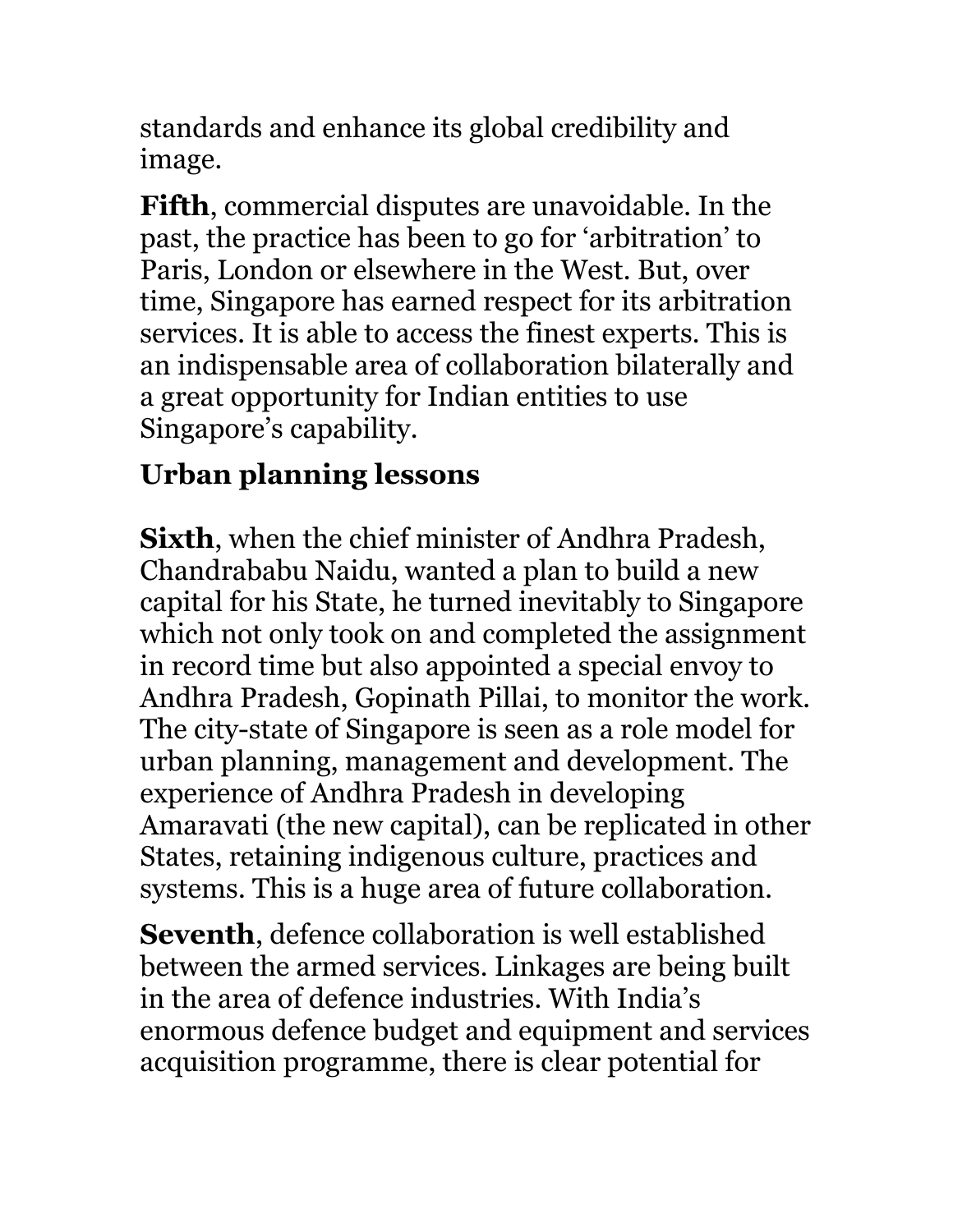expanding the defence partnership bilaterally, both government to government and business to business.

**Eighth**, Singapore has clean air and a healthy environment, which stand in contrast to India. The "do's and don'ts" to reduce pollution levels and create a healthy environment for all people, especially children, call for widespread application of clean energy and new technologies. India can only gain from a strong environmental partnership.

**Ninth**, much is written about connecting North-East India to South-East Asia but the real gain would be to physically and virtually connect North-East India to Singapore, and vice versa. This would be a huge plus for the North-East. A Singapore-North-East economic corridor is a project waiting to happen.

**Tenth**, Prime Minister Narendra Modi has rightly on FDI to aid economic recovery. This is showing results. Singapore is a major source of FDI not only from Singapore entities but also from overseas companies with regional headquarters in Singapore. Two agencies of the Singapore government, Government Investment Corporation (GIC) and Temasek, are investing in India but can do much more. Focusing on Singapore, therefore, is a priority for India to access FDI.

**Eleventh**, the capital market and raising of funds is important to a country, its economy and industry. In the past, Indian corporates have looked to listing on the New York Stock Exchange, Nasdaq or the London